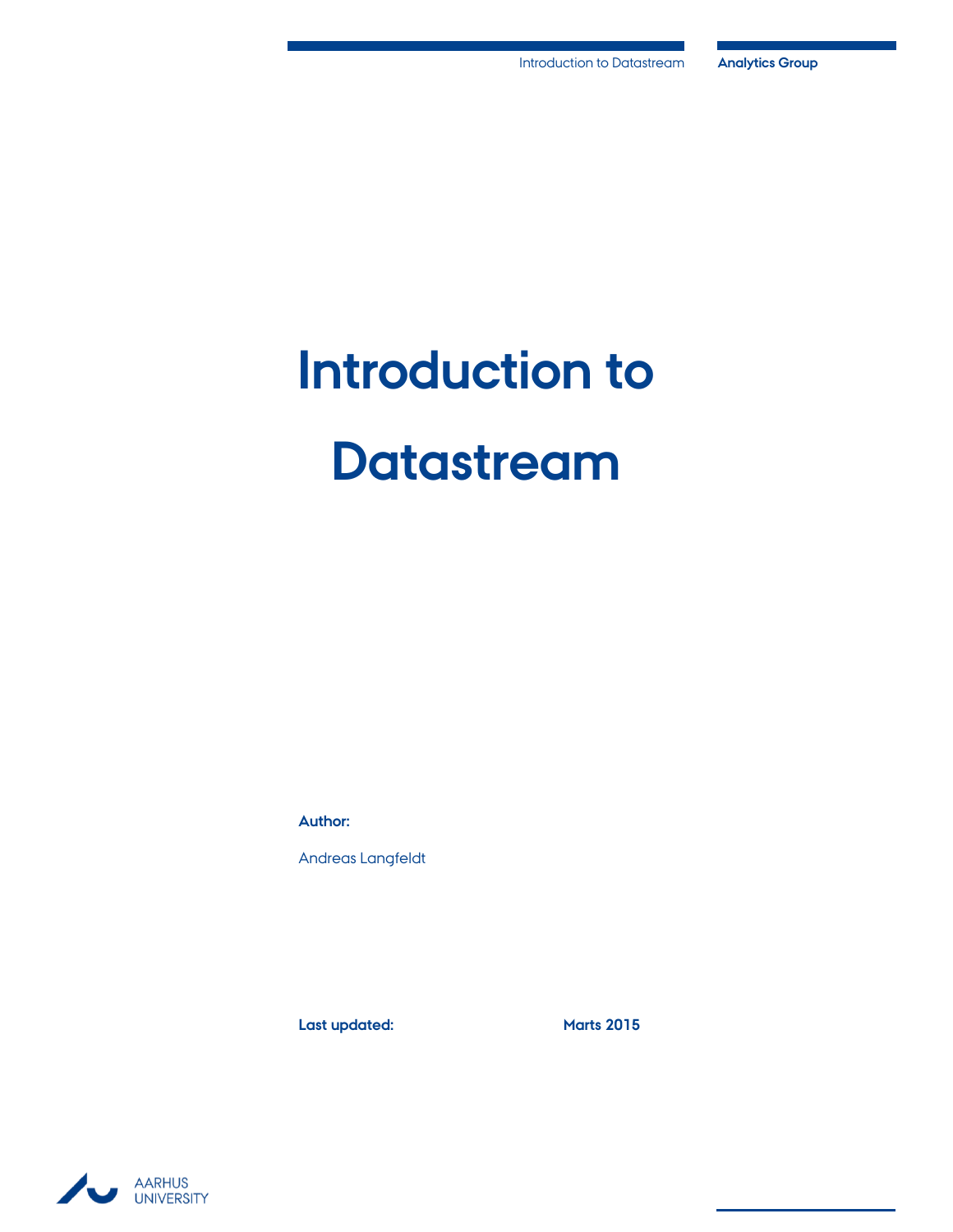## Table of contents

| <u>ative and the second community of the second community of the second community of the second community of the second community of the second community of the second community of the second community of the second communit</u> |  |
|--------------------------------------------------------------------------------------------------------------------------------------------------------------------------------------------------------------------------------------|--|
|                                                                                                                                                                                                                                      |  |
|                                                                                                                                                                                                                                      |  |
|                                                                                                                                                                                                                                      |  |
|                                                                                                                                                                                                                                      |  |
|                                                                                                                                                                                                                                      |  |
|                                                                                                                                                                                                                                      |  |

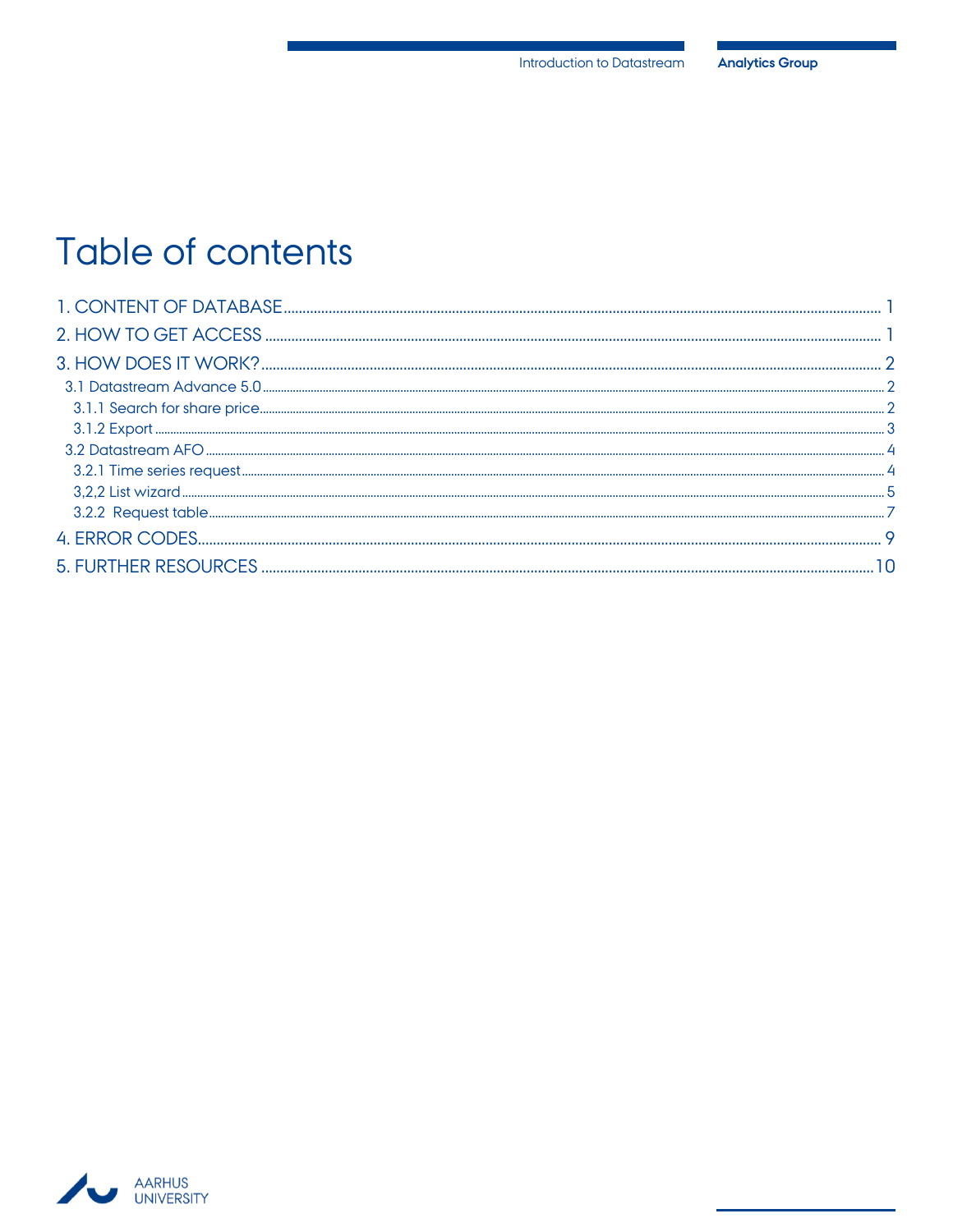## <span id="page-2-0"></span>**1. Content of database**

Datastream Advance gives you access to the world's largest historical financial numerical database. Advance provides a range of charting and reporting tools that enable you to manipulate and display, or simply download the data in the way that you want. You can request over 100 standard Datastream reports, charts, and data with great flexibility.

You decide what information you need, what selection parameters you want to apply to your requests, how you want the information presented and when you want it. When you have your information, Advance's dedicated facilities help you format your reports and charts, and save them for regular updating, printing and exporting.

With Datastream Advance you can also get a set of Microsoft Office add-ins that enable you to access the Datastream database directly from within Excel, Word, or Powerpoint - create and embed data requests that put the data you want straight into your spreadsheet, document, or presentation

The database contains:

- More than two million instruments
- Securities and indicators for more than 175 countries in 60 markets
- Up to 50 years of history
- Over one hundred million time series
- Futures and options
- <span id="page-2-1"></span>Interest/Exchange rates

## **2. How to get access**

The database can only be accessed on Campus. It is possible to access Datastream through the public machines at the library or in the computer labs (H wing). The database can be accessed in two ways, either through Datastream Advanced or as an add-in in Excel. Follow this path to activate the add-in in Excel. Both opportunities share the same navigator used for extracting data.

How to enable the Excel add-in:

|    | Press the File button    | File                                                  |
|----|--------------------------|-------------------------------------------------------|
| 2. | <b>Then Options</b>      | Options<br>183                                        |
| 3. | Under add-ins press "Go" | <b>Excel Add-ins</b><br>Manage:<br>Go<br>$\checkmark$ |

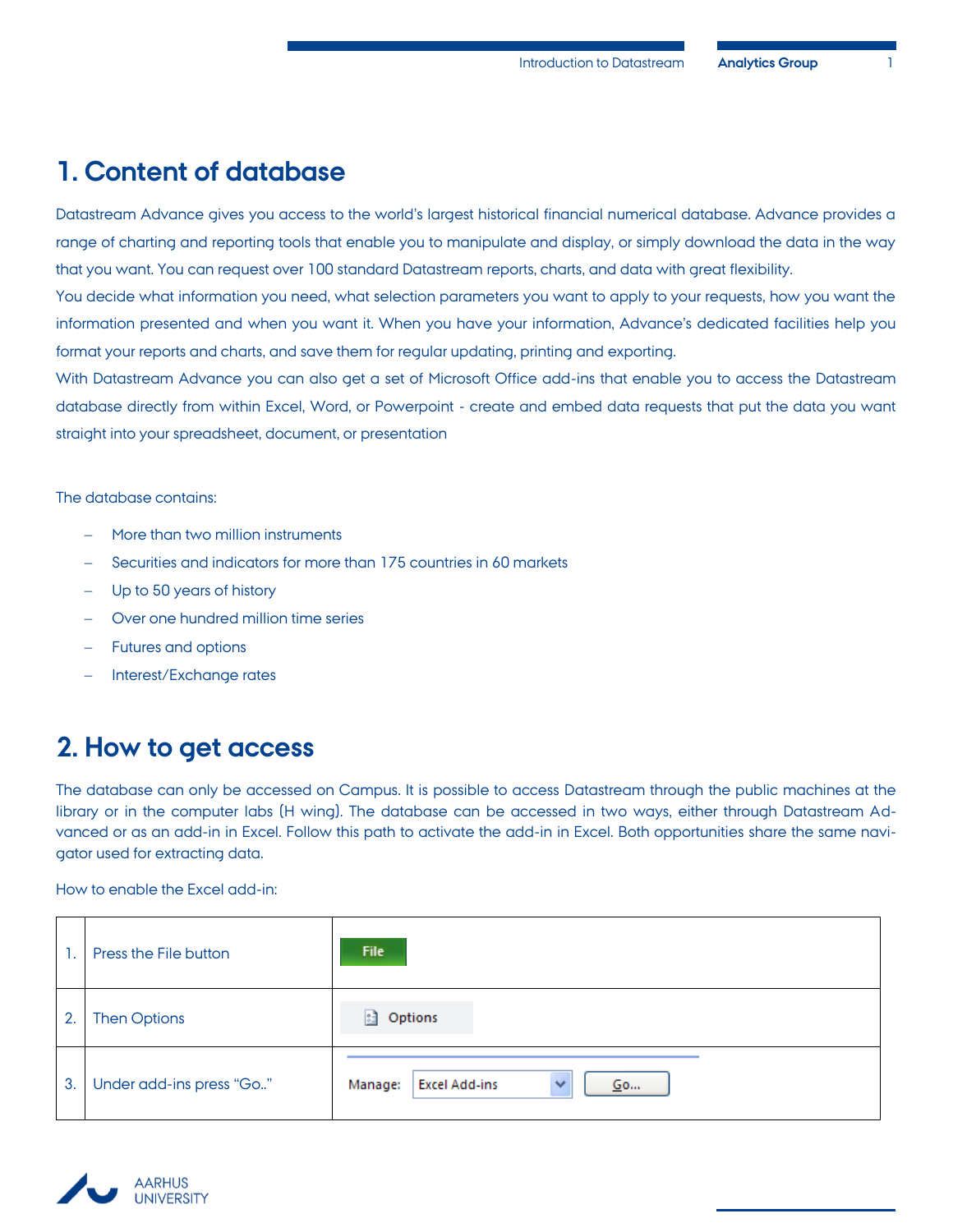| 4   | Use browse to find the add-in | Browse                                                                                                       |
|-----|-------------------------------|--------------------------------------------------------------------------------------------------------------|
| 5.1 |                               | Follow this path to find the add-in   (C:\program and files\Datastream\Datastream advance\advanceoffice.xla) |

## <span id="page-3-0"></span>**3. How does it work?**

#### <span id="page-3-1"></span>**3.1 Datastream Advance 5.0**

In Datastream Advance it is easy to extract data for a single company in a given time period. It is possible to extract graphics of the share price's highs and lows in the period meanwhile a more detailed company profile is presented. For further data analysis one might prefer to use the Excel add-in because the data in this format is easier to analyse.

The following shows how Novo Nordisk's share price (-1y) is extracted from Datastream

#### <span id="page-3-2"></span>**3.1.1 Search for share price**

Step one is to press the search button which is located at the centre of the screen.

|                                                               |                          |                       |                            | Search button                                                                              |                    |
|---------------------------------------------------------------|--------------------------|-----------------------|----------------------------|--------------------------------------------------------------------------------------------|--------------------|
| Enter<br><b>Series</b><br>Datatype Price (Adjusted - Default) | $\overline{\mathcal{N}}$ | Find Series FE Expert | Datatypes   No<br>Datatype | Time Period From: -15Y To: 0D<br>C 20Y C 15Y C 10Y C 5Y C 3Y<br>C-2Y C-1Y C-6M C-3M C-Base | <b>Settings</b>    |
| Name <sub>o</sub>                                             |                          |                       |                            | <b>Currency</b> Local Currency<br>$\overline{\phantom{a}}$                                 | <b>Run</b><br>Now! |

After the company name or DS Mnemonic e.g. DK:NON has been typed into the search field the following dialog bow appears. From the list that pops up, one presses the share that should be analysed.

| <b>Results for NOVO NORDISK</b> |                |                                                                                         |                   |                          |         |                           |
|---------------------------------|----------------|-----------------------------------------------------------------------------------------|-------------------|--------------------------|---------|---------------------------|
|                                 |                | Name                                                                                    | Symbol            | Category                 | Market  | Origin                    |
|                                 | <b>Arskrik</b> | NOVO NORDISK 'B'                                                                        | <b>DK:NON</b>     | Equities                 | Denmark | Copenhagen Stock Exchange |
|                                 | <b>Ark</b>     | Novo Nordisk Continuous Put                                                             | KNOVC.SERIESP     | Options                  | Denmark | OM Nordic Exchange        |
|                                 | <b>Ark</b>     | NOVO NORDISK 'B' (FRA)                                                                  | D:NOVC            | Equities                 | Denmark | Frankfurt                 |
|                                 | <b>Ark</b>     | NOVO NORDISK 'B' (XET)                                                                  | D:NOVX            | Equities                 | Denmark | <b>XETRA</b>              |
|                                 | <b>Ark</b>     | NOVO NORDISK B (BRN)                                                                    | S:NOVO            | Equities                 | Denmark | Berne                     |
|                                 | **             | Novo Nordisk Continuous Call                                                            | KNOVC.SERIESC     | Options                  | Denmark | OM Nordic Exchange        |
|                                 | **             | NOVO NORDISK 'B' (OTC)                                                                  | <b>@NONOF</b>     | Equities                 | Denmark | Non NASDAO OTC            |
|                                 | **             | NOVO NORDISK Delta 25 Put                                                               | KNOVDELTA25P      | Options                  | Denmark | OM Nordic Exchange        |
|                                 | **             | NOVO NORDISK - DEAD - PUT                                                               | <b>LOPTKNOVDP</b> | <b>Constituent Lists</b> | Denmark | Datastream                |
|                                 | **             | NOVO NORDISK 90% Moneyness                                                              | KNOVMONEY90       | Options                  | Denmark | OM Nordic Exchange        |
|                                 |                | Evolara more regulta like these: Equities y Denmark y Pharmaceuticals 8. Ristochoology. |                   |                          |         |                           |

Afterwards it is necessary to specify the time period for which the analysis should be made, followed by "run now". When an analysis has been carried out Datastream shows, as default, a company profile including fluctuations in share price, dividend paid last year etc.

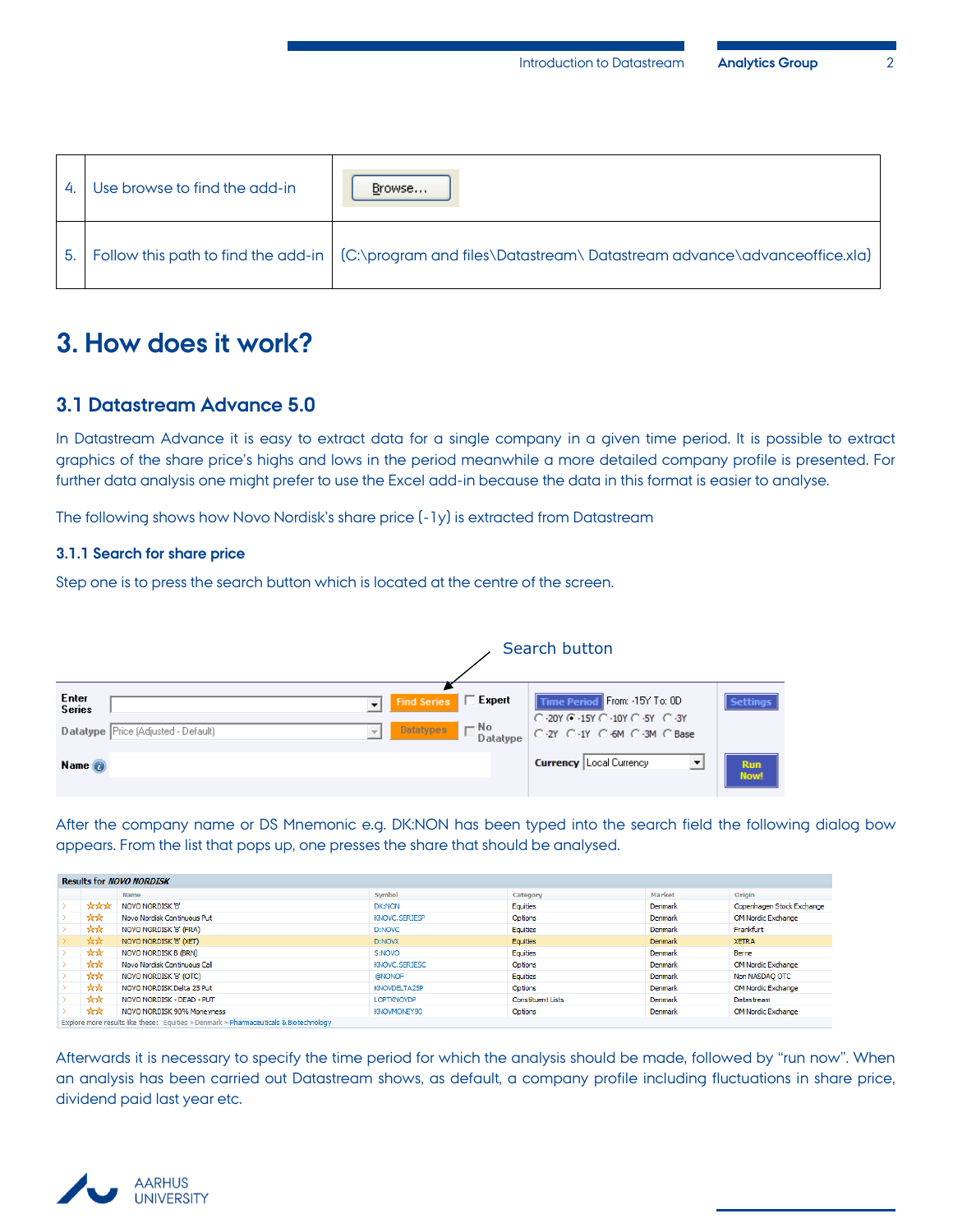| Datastream                                   |                                                           |                          |                           |                                                |                         |                                      |                               |                   |
|----------------------------------------------|-----------------------------------------------------------|--------------------------|---------------------------|------------------------------------------------|-------------------------|--------------------------------------|-------------------------------|-------------------|
| File<br>Edit View Tools Help                 |                                                           |                          |                           |                                                |                         |                                      |                               |                   |
|                                              |                                                           |                          |                           |                                                |                         |                                      |                               |                   |
| <b>四日国家 4 個角層層 (品</b><br><b>CB</b><br>昏<br>區 | $\mathbf R$                                               | v of Company Performanci | $\mathbf{r}$              | м                                              |                         |                                      |                               | <b>Contact Us</b> |
| $\Omega$<br><b>Data Category</b>             | Enter                                                     |                          |                           |                                                | $\Box$ Expert           |                                      |                               |                   |
| <b>El Datastream series</b>                  | <b>Series</b>                                             |                          |                           | <b>Find Series</b><br>$\overline{\phantom{a}}$ |                         | Time Period From -15Y To: 0D         |                               | <b>Settings</b>   |
| <b>Equities</b>                              |                                                           |                          |                           | <b>Datatypes</b>                               | $\Gamma$ No             | C -20Y ( -15Y C -10Y C -5Y C -3Y     |                               |                   |
| <b>Equity indices</b>                        | Datatype Price [Adjusted - Default]                       |                          |                           |                                                | Datatype                | C-2Y C-1Y C-6M C-3M C-Base           |                               |                   |
| <b>Unit trusts</b>                           |                                                           |                          |                           |                                                |                         |                                      |                               |                   |
| Investment trusts                            | Name NOVO NORDISK 'B' - DK:NON                            |                          |                           |                                                |                         | <b>Currency</b> Local Currency       | $\blacktriangledown$          | Run               |
| Bonds & convertibles                         |                                                           |                          |                           |                                                |                         |                                      |                               | <b>Now!</b>       |
| Bond indices & CDS                           |                                                           |                          |                           |                                                |                         |                                      |                               |                   |
| E Economics                                  |                                                           |                          |                           |                                                |                         |                                      |                               |                   |
| Exchange rates                               | <b>DATASTREAM EQUITIES</b>                                |                          |                           |                                                |                         |                                      |                               | 11/03/15 15:47    |
| Interest rates                               |                                                           |                          |                           |                                                |                         |                                      |                               |                   |
| Commodities                                  |                                                           |                          |                           |                                                | <b>NOVO NORDISK 'B'</b> |                                      |                               |                   |
| <b>El Derivatives</b>                        | Mnemonic - DK:NON                                         |                          |                           | Geography Code - DK                            |                         |                                      | <b>Industry Group - PHRMC</b> |                   |
| Constituent lists<br><b>Hillser</b> created  | Local Code - N010261                                      |                          |                           | Exchange - Copenhagen                          |                         |                                      | Sector - PHARM                |                   |
|                                              |                                                           |                          |                           |                                                |                         |                                      |                               |                   |
|                                              |                                                           |                          |                           |                                                |                         |                                      |                               |                   |
|                                              | <b>Current Price</b>                                      |                          | 325.30                    | 16:31                                          |                         | Fin.Yr LocStd                        |                               | I/B/F/S           |
|                                              | 12 Mth Range                                              | High                     | 326.00                    | 10/3/15                                        |                         | 12/13<br>12/14                       | 12/15                         | 12/16             |
|                                              |                                                           | Low                      | 230.50                    | 19/5/14                                        | <b>EPS</b>              | 9.51<br>10.2 <sub>2</sub>            | 11.9                          | 14.7              |
|                                              |                                                           |                          |                           |                                                |                         |                                      |                               |                   |
|                                              |                                                           |                          |                           |                                                | PF                      | 34.2<br>31.9                         | 27.4                          | 22.1              |
|                                              | <b>Price Change</b>                                       | 1 <sub>mth</sub>         | 3mth                      | 12mth                                          | PF Rel.                 | 136.6%                               |                               |                   |
| <b>Charting</b>                              | (DK)                                                      | 15.8%                    | 17.9%                     | 30.2%                                          | P/Cash                  | 32.70                                | (%=Rel to DS Index)           |                   |
| Add series to current chart                  |                                                           |                          |                           |                                                |                         |                                      |                               |                   |
| Add series to new chart                      | <b>Relative to COSEBMI</b>                                |                          |                           |                                                | Dividend Rate (DK)      |                                      | 5.00                          |                   |
| · Display current chart                      |                                                           |                          |                           |                                                |                         |                                      |                               |                   |
| - Library                                    |                                                           | 2.7%                     | 0.1%                      | 4.1%                                           | <b>Dividend Yield</b>   |                                      | 1.54                          |                   |
| $\circ$<br><b>Analysis</b>                   |                                                           |                          |                           |                                                | <b>Dividend Cover</b>   |                                      | 2.0                           |                   |
| El Single Series - Overview                  | Market Value (DK)                                         |                          |                           | 687216.4M                                      | Div Last Fin Year       |                                      | 4.50                          |                   |
| <b>Overview of Company Performance</b>       |                                                           |                          |                           |                                                | <b>Last Div Paid</b>    |                                      | N/A                           |                   |
| Overview of any Series                       |                                                           |                          |                           |                                                |                         |                                      |                               |                   |
| - 国I/B/E/S                                   |                                                           |                          | Price and Index (rebased) |                                                | Pay Date                | N/A                                  |                               |                   |
| i Thomson ONE browser pages                  |                                                           |                          |                           |                                                |                         |                                      |                               |                   |
| El Multiple Series / Flexible Chart          | 400                                                       |                          |                           |                                                | (DK)                    | 12/11                                | 12/12                         | 12/13             |
| El Single Series - Chart                     |                                                           |                          |                           |                                                | <b>Total sales</b>      |                                      | 66346M 78026M 83572M          |                   |
| El Single Series - Report                    |                                                           |                          |                           |                                                |                         |                                      |                               |                   |
| El Single Series - Data                      | 300                                                       |                          |                           |                                                | Pre-Tax Prof.           |                                      | 21929M 27811M 32539M          |                   |
| <b>El Codes and Information</b>              |                                                           |                          |                           |                                                | Publ. EPS               | 6.05                                 | 7.82                          | 9.51              |
| El Favourites                                |                                                           |                          |                           |                                                | Cash FPS                | 7.41                                 | 8.00                          | 9.95              |
| - Equity Screening                           | 200                                                       |                          |                           |                                                |                         |                                      |                               |                   |
|                                              |                                                           |                          |                           |                                                | Mkt to Bk Val           | 10.33                                | 12.73                         | 12.96             |
|                                              |                                                           |                          |                           |                                                | <b>ROE (%)</b>          | 45.95                                | 54.90                         | 60.54             |
|                                              |                                                           |                          |                           |                                                |                         |                                      |                               |                   |
|                                              | 100                                                       |                          |                           |                                                | No. Shares in Issue     |                                      | 2112564(000s)                 |                   |
|                                              |                                                           |                          |                           |                                                | Volume                  |                                      |                               | 3067.4(000s)      |
|                                              |                                                           |                          |                           |                                                |                         |                                      |                               |                   |
|                                              | $\Omega$                                                  |                          |                           |                                                |                         | Percentage of free float             |                               | 100%              |
|                                              |                                                           |                          |                           | 01 02 03 04 05 06 07 08 09 10 11 12 13 14      | Volatility              | 4                                    |                               |                   |
|                                              | <b>NOVO NORDISK 'B'</b>                                   |                          |                           | Beta                                           | 1.058                   |                                      |                               |                   |
|                                              | OMX COPENHAGEN BMARK (OMXCB) (PI)<br>Correlation<br>0.751 |                          |                           |                                                |                         |                                      |                               |                   |
|                                              |                                                           |                          |                           |                                                |                         |                                      |                               |                   |
|                                              |                                                           |                          |                           |                                                |                         | Source: Thomson Reuters Datastream - |                               |                   |

A strength in Datastream Advance is the program's user friendly editing possibilities. The output can be changed by selecting another analysis depending on your needs (left side menu under analysis).

#### <span id="page-4-0"></span>**3.1.2 Export**

Export of data to other program can easily be made. If data should be exported to Excel press the Excel icon in the menu bar.



Otherwise press tools – transfer and then select which program your data should be exported to.

|                      | Datastream            |                        |              |          |                            |  |            |   |   |   |
|----------------------|-----------------------|------------------------|--------------|----------|----------------------------|--|------------|---|---|---|
| <b>File</b>          | Edit                  | View                   | <b>Tools</b> | Help     |                            |  |            |   |   |   |
| 昏                    | e H                   |                        |              | Refresh  |                            |  |            | 趣 | 國 |   |
| <b>Data Category</b> |                       |                        |              | Export   |                            |  |            |   |   | Q |
| Datastream series    |                       |                        |              | Transfer |                            |  | Excel      |   |   |   |
|                      | Equities              |                        |              |          | Display Annotation Toolbar |  | Word       |   |   |   |
|                      | <b>Equity indices</b> |                        |              |          |                            |  | Powerpoint |   |   |   |
|                      | Unit trusts           |                        |              |          | Schedule Night Shift       |  |            |   |   |   |
|                      |                       | <b>Investment</b> trus |              |          |                            |  |            |   |   |   |

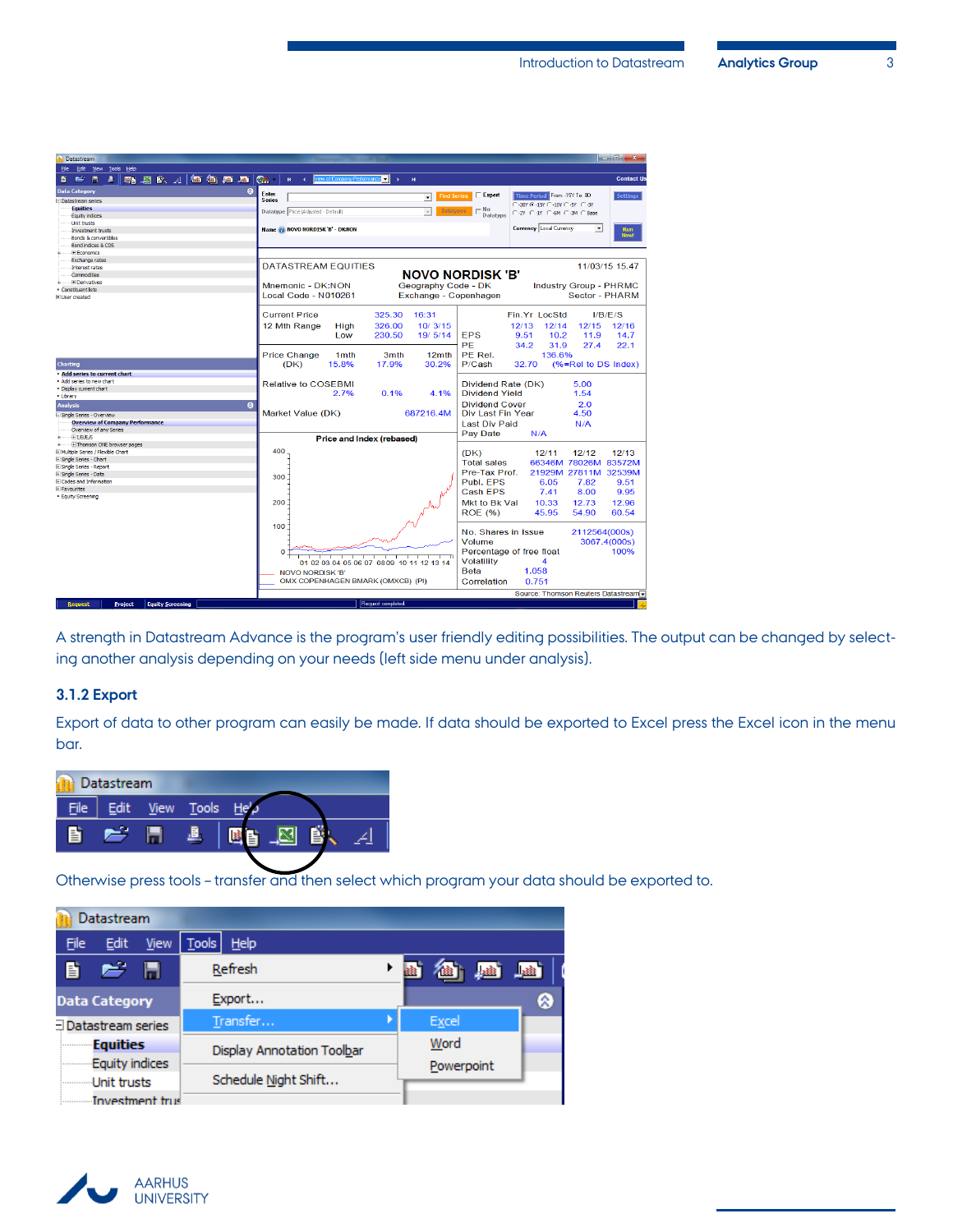#### <span id="page-5-0"></span>**3.2 Datastream AFO**

#### <span id="page-5-1"></span>**3.2.1 Time series request**

The Datastream navigator can also be accessed through Excel as an add-in (see section 2).

|                | Datastream-AFO =                |   |
|----------------|---------------------------------|---|
| Б              | <b>Static Request</b>           |   |
| Isl            | <b>Time Series Request</b>      |   |
| $E_{\text{A}}$ | <b>Company Accounts Request</b> |   |
| as.            | Navigator                       |   |
|                | UCI Manager                     |   |
|                | <b>Request Management</b>       |   |
| la             | <b>Refresh Workbook</b>         |   |
|                | <b>Request Table</b>            | ь |
|                | <b>User Created Time Series</b> | ь |
|                | Tools                           | ь |
|                | Options                         |   |
| ×              | <b>Resize Embedded Charts</b>   |   |
|                | Web Browser                     | ь |
|                | Help                            |   |
|                | <b>Online Manuals</b>           |   |
|                | About Datastream Addin          |   |

Through the add-in data extraction can be performed in different ways depending on the analysis' needs. A time series request is conducted by filling out each space in the dialog box below. Be aware that different data types can be chosen from a list by pressing the mnemonic picker. In order to make "auto refresh" and "visible button" possible to select tick of "embed".

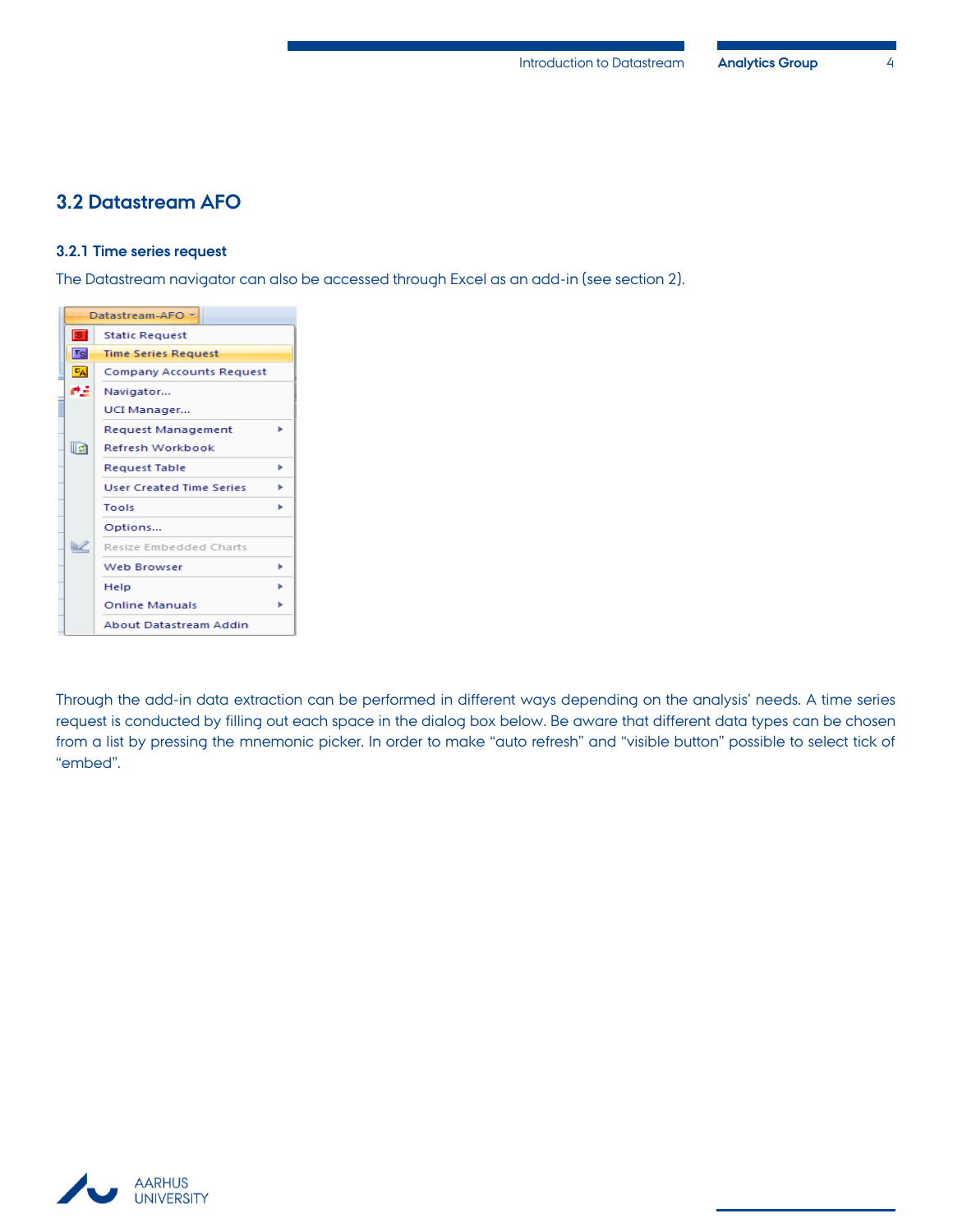| <b>Time Series Request</b>                                                             |                 |
|----------------------------------------------------------------------------------------|-----------------|
| Request Details                                                                        |                 |
| Series/Lists DK:NON<br>≖                                                               |                 |
| æi<br>Display Data As MSChart                                                          | Mnenomic picker |
| $E/$ \$<br>Æ<br>Datatypes P<br>►                                                       |                 |
| $f_{\rm X}$<br>Freq Weekly<br>Start Date -2Y<br>$\overline{\phantom{a}}$<br>▾          |                 |
| TS for each item in list<br>End Date                                                   |                 |
| <b>Options</b>                                                                         |                 |
| $\nabla$ Embed<br>Display Row Titles<br>Display Currency<br>▿                          |                 |
| Display Column Titles<br> ⊽<br>$\nabla$ Auto Refresh<br>□ Display Latest Value First   |                 |
| Display Headings<br>$\nabla$ Visible Button<br>Display Expression-<br>□ Transpose Data |                 |
| <b>6</b> 1st Series<br>Display Code                                                    |                 |
| Description<br>O.                                                                      |                 |
|                                                                                        |                 |
| Cancel                                                                                 |                 |
| Default Options<br>Submit<br>Help                                                      |                 |

#### <span id="page-6-0"></span>**3,2,2 List wizard**

When working in Datastream with many companies at the same time or the same companies repeatedly, it can often be useful to create a list that includes the specific companies.

|                | Datastream-AFO *                |    |       |                           |                          |   |
|----------------|---------------------------------|----|-------|---------------------------|--------------------------|---|
| <b>S</b>       | <b>Static Request</b>           |    |       |                           |                          |   |
| <b>Tsi</b>     | <b>Time Series Request</b>      |    |       |                           |                          |   |
| $E_{\text{A}}$ | <b>Company Accounts Request</b> |    |       |                           |                          |   |
| ma.            | Navigator                       |    | $f_x$ |                           |                          |   |
|                | UCI Manager                     |    |       | D                         | Е                        | F |
|                | <b>Request Management</b>       | ٠  |       |                           |                          |   |
| lla            | <b>Refresh Workbook</b>         |    |       |                           |                          |   |
|                | <b>Request Table</b>            | ×. |       |                           |                          |   |
|                | <b>User Created Time Series</b> | ٠  |       |                           |                          |   |
|                | Tools                           | ×  | 医理    |                           | Create List (From Range) |   |
|                | Options                         |    | BA.   | <b>List Wizard</b>        |                          |   |
|                | <b>Resize Embedded Charts</b>   |    | 我す    | <b>Expression Builder</b> |                          |   |
|                | <b>Web Browser</b>              | b. |       |                           |                          |   |
|                | Help                            | ٠  |       |                           |                          |   |
|                | <b>Online Manuals</b>           | ь  |       |                           |                          |   |
|                | <b>About Datastream Addin</b>   |    |       |                           |                          |   |

First of all choose the list wizard from the menu "tools". Then the list wizard dialog box appears. Once again make sure that the right data category is chosen. Afterwards companies can be added to the list by using the series look up

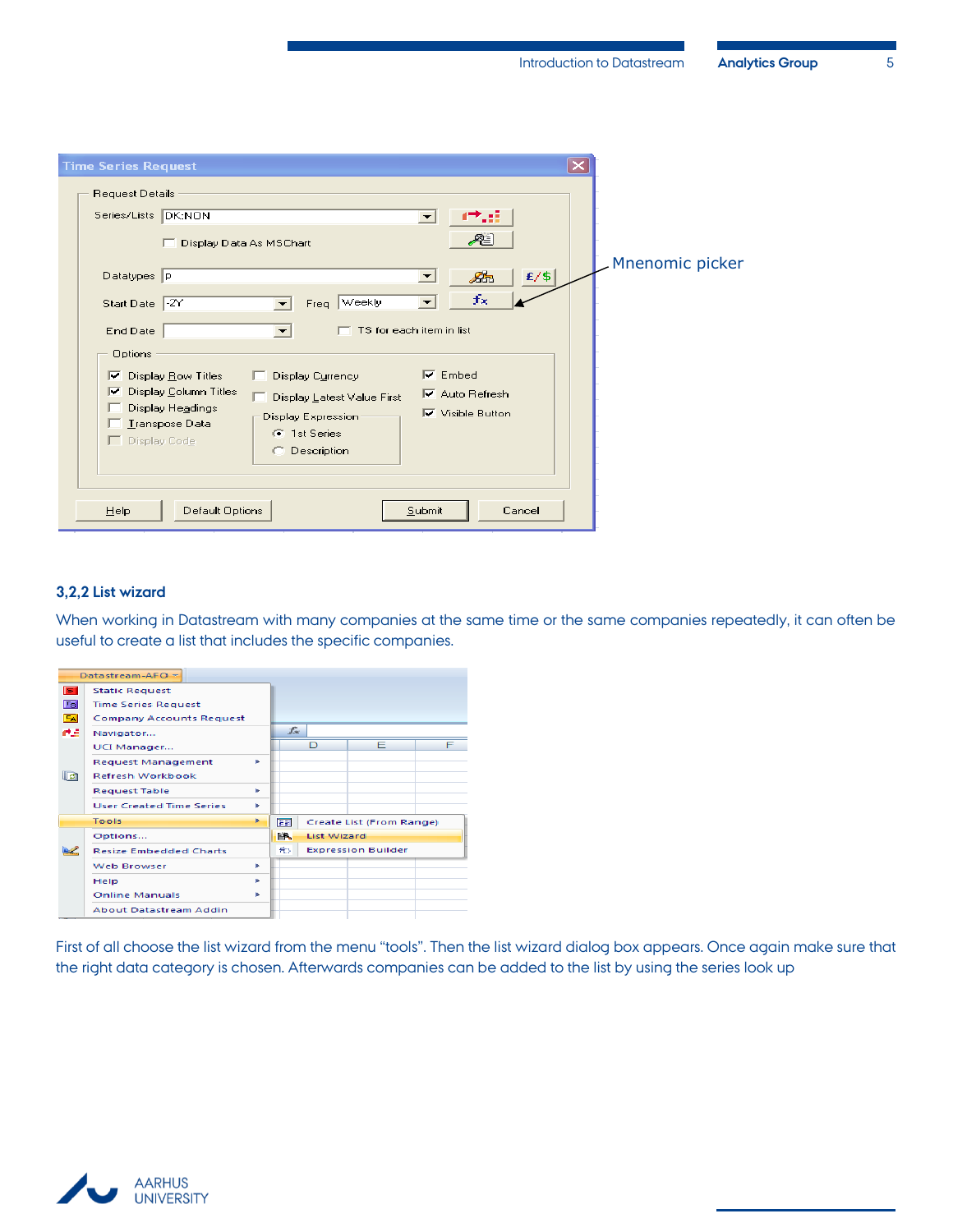| <b>Bo</b> List Wizard                                                             |                 |
|-----------------------------------------------------------------------------------|-----------------|
| Data Category:<br>equities<br>×<br>NOVO NORDISK 'B'<br>Find:                      | -Series look up |
| ÷<br>Expert Entry $\Box$<br>Select a Data Category for the List you are creating. |                 |
| equities<br>▼                                                                     |                 |
| Name<br>Mnemonic                                                                  |                 |
| <b>DK:NON</b><br><b>NOVO NORDISK 'B'</b><br>DSV 'B'<br>DK:DSV                     |                 |
|                                                                                   |                 |
|                                                                                   |                 |
|                                                                                   |                 |
|                                                                                   |                 |
|                                                                                   |                 |
|                                                                                   |                 |
|                                                                                   |                 |
|                                                                                   |                 |
| $\frac{1}{2}$ - 1<br>슌│<br>Sort List<br>List Description:                         |                 |
| test_manual                                                                       |                 |
| HeIp                                                                              |                 |
| $\leq$ $\underline{\mathsf{B}}$ ack<br>Next<br>Einish<br>Cancel                   |                 |

When all desired companies have been added to the list fill in the list description and then press next. It is also possible to save entire indexes instead of single companies. This can also be done through the series look up. Instead of searching for a specific company the search could include an entire index e.g. OMXC20 but in this case the data category should be changed to equity indices.

| <b>SS List Wizard</b>                                                              |
|------------------------------------------------------------------------------------|
|                                                                                    |
| Enter a description for this List.                                                 |
| List Description:                                                                  |
| test manual                                                                        |
| List File:                                                                         |
| test manual.LLT                                                                    |
| The list will be stored in your lists directory. (The file name must end with .LLT |
|                                                                                    |
| Save Options                                                                       |
|                                                                                    |
| Select the save option for the list and click the Finish button.                   |
| 6 Save as Local List only                                                          |
|                                                                                    |
| C Save as Local List and upload to Datastream as a User List                       |
|                                                                                    |
| Validate list on upload V                                                          |
| C Save as Local List and upload to Datastream as a UCI List called:                |
|                                                                                    |
| $\times$ #                                                                         |
|                                                                                    |
|                                                                                    |
| Help                                                                               |
| Finish<br>Cancel<br>< Back<br>Next >                                               |
|                                                                                    |
|                                                                                    |

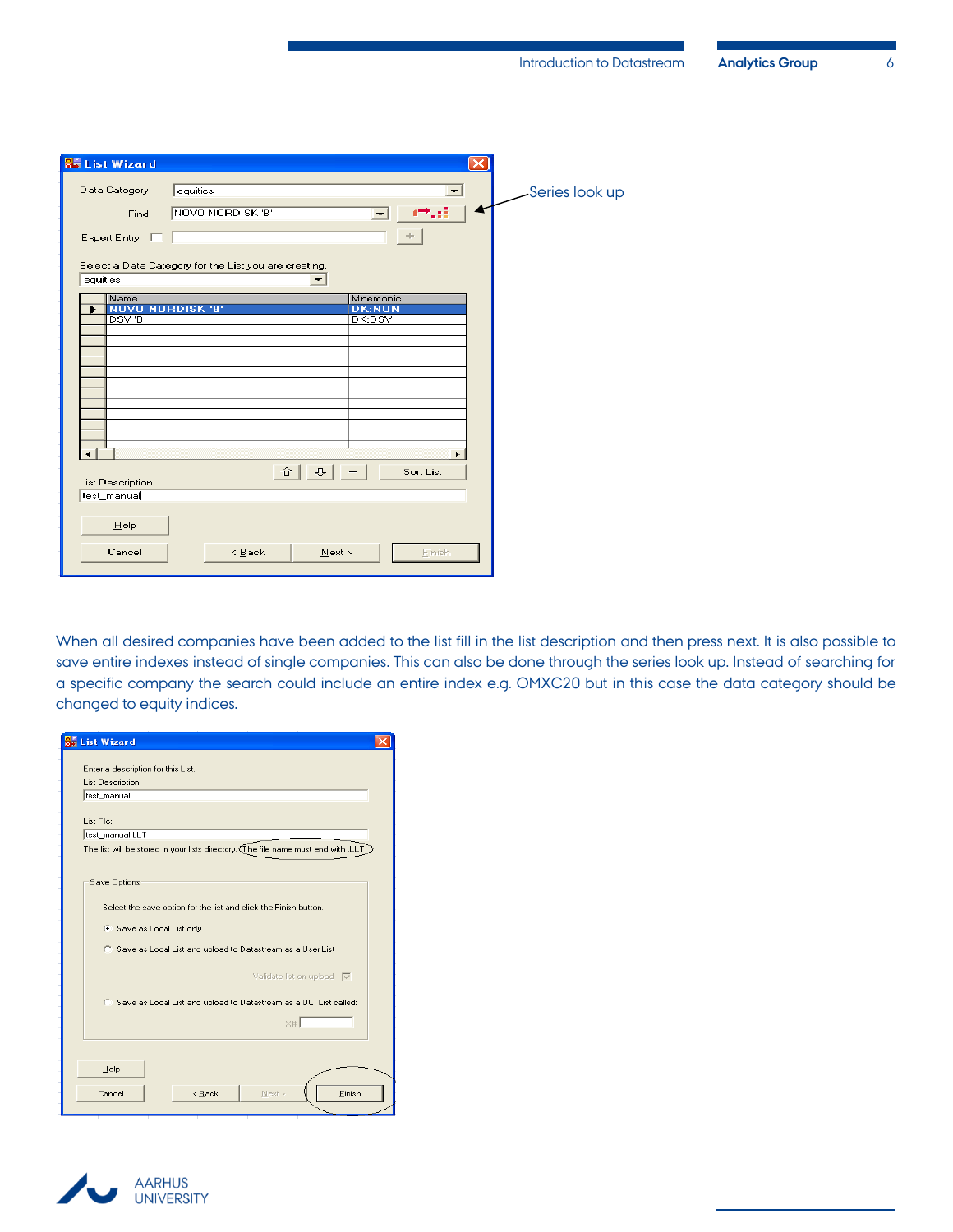When the list is about to be saved make sure the "list file" ends .LTT and "save as local list only" is ticked. The list is saved on the c-drive in the following folder:

| Address C:\Program Files\Datastream\Datastream Advance\User |
|-------------------------------------------------------------|
|-------------------------------------------------------------|

 $\triangledown$   $\rightarrow$  Go

If one wants to use the list on another computer it can be copied from this folder to e.g. a USB key.

#### <span id="page-8-0"></span>**3.2.2 Request table**

The request table is probably the most useful feature in Datastream AFO. It is especially useful when working with many series and/or many data types. The table offers a variety of data extraction opportunities that can be used for further analysis.



#### In order to carry out the data extraction the table must be filled in.

| Jpdate | Request Type |  |     |     |    | Format        |                        | Series Lookup |
|--------|--------------|--|-----|-----|----|---------------|------------------------|---------------|
| Yes/No |              |  | TSL | CAF | CН | Select Format | . .                    | <u>er</u>     |
| YES    |              |  |     |     |    | HRC           | <b>IDK:NON, DK:DSV</b> |               |

|      | Datatype/Expressions/CAF Lookup | <b>Start Date</b> | <b>End Date</b> | Frea          | Data Destination |  |
|------|---------------------------------|-------------------|-----------------|---------------|------------------|--|
| А    |                                 | ca⊟i              |                 |               | Weekly           |  |
| P.DY |                                 | . .               |                 | <b>Weekly</b> | Sheet1'!\$A\$1   |  |

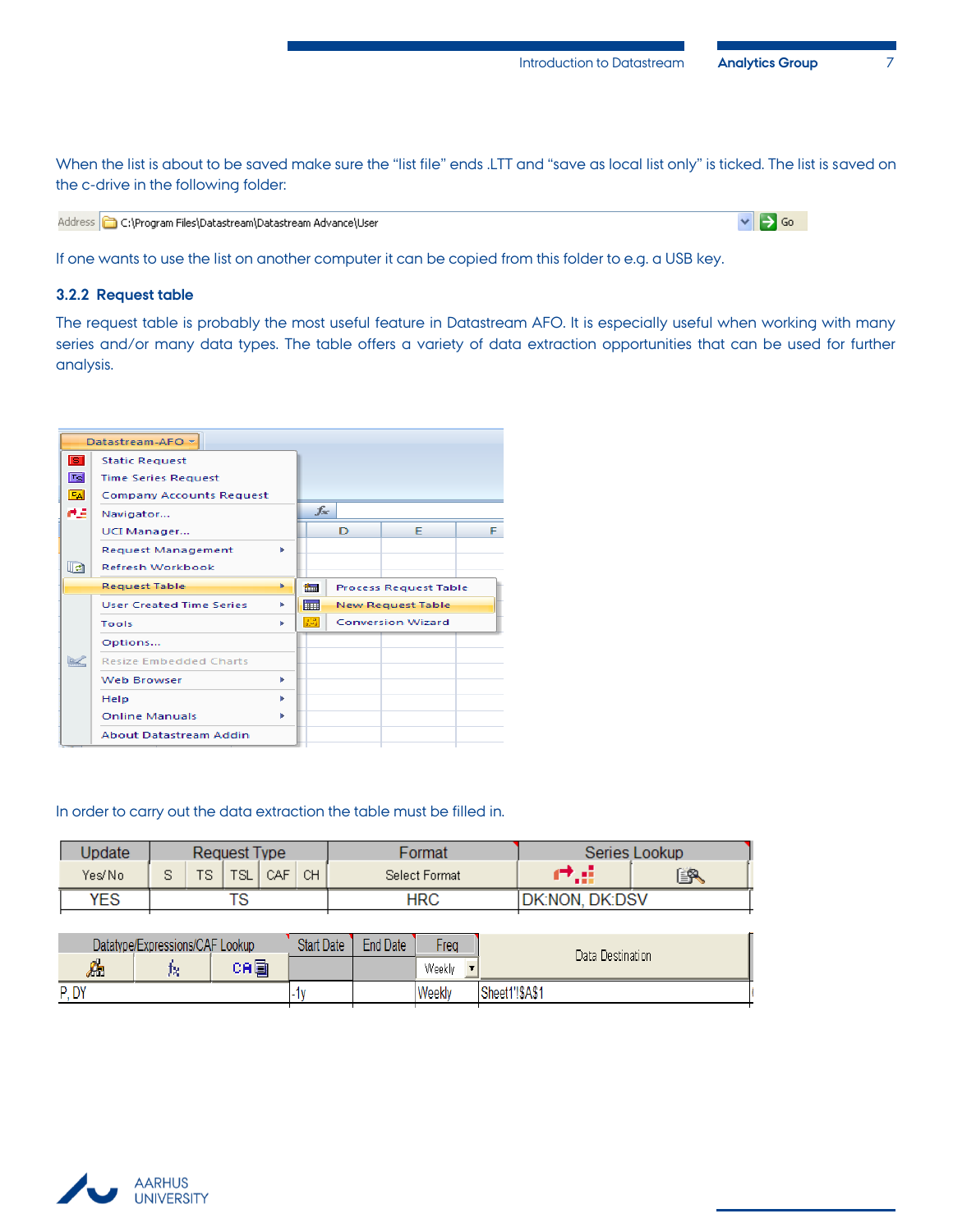**Update –** should be set to yes (corresponds to "embed")

**Request type –** There are five different request types. The right one to choose depends on the analysis that should be carried out.

| <b>S</b>  | $=$ Static data request                                                 |
|-----------|-------------------------------------------------------------------------|
| <b>TS</b> | $=$ Time series data request                                            |
|           | <b>TSL</b> = Time series list data request (used for constituent lists) |
|           | $CAF = Company accounts data request$                                   |
|           | $CH =$ Chart request                                                    |

**Format –** tick headings, rows and column by pressing "Select format"

**Series lookup –** In series look up one can either choose to add the companies individually or add a list if this has been created. To add a list press the list picker otherwise press the red button to find data from the navigator.

In series look up one can choose you series (after the search has been performed) and see which data types there are available for each individual company or in this case the entire index (see the following two screen shots)

| <b>Datastream Navigator</b>                            |                                  |                       |                         |                                                 |                                                                                                                                                             |                                                                                                                                                                                  |                                                               |                |                                    | $-1$ o                        |
|--------------------------------------------------------|----------------------------------|-----------------------|-------------------------|-------------------------------------------------|-------------------------------------------------------------------------------------------------------------------------------------------------------------|----------------------------------------------------------------------------------------------------------------------------------------------------------------------------------|---------------------------------------------------------------|----------------|------------------------------------|-------------------------------|
| <b>BACK</b>                                            | <b>EXPLORE</b>   RECENT SEARCHES | <b>USE SEARCH REF</b> |                         |                                                 | SEARCHING HINTS SYNCHRONISE USER DATA                                                                                                                       | CHARTING   HELP                                                                                                                                                                  |                                                               |                |                                    | <b>NAVIGATO</b>               |
| omx                                                    |                                  |                       |                         |                                                 | Search                                                                                                                                                      |                                                                                                                                                                                  |                                                               |                |                                    | My Selections (1)             |
|                                                        | <b>Refine Search</b>             |                       |                         | Results for omx (filtered)                      |                                                                                                                                                             |                                                                                                                                                                                  |                                                               |                |                                    | 3 1-10 of 156 Next > Show All |
| Category                                               | <b>« Stop Filtering</b>          | <b>Use</b>            | $\checkmark$            |                                                 | Name                                                                                                                                                        |                                                                                                                                                                                  |                                                               | Symbol         | Hist.                              | Source                        |
| <b>Equity Indices</b>                                  |                                  |                       | $\overline{\mathbf{v}}$ | <b>Strick</b>                                   | OMX COPENHAGEN (OMXC20)                                                                                                                                     |                                                                                                                                                                                  |                                                               | <b>DKKFXIN</b> | <b>25Y</b>                         | Nasdag OMX                    |
|                                                        |                                  |                       |                         | <b>Ark</b>                                      | OMX COPENHAGEN (OMXC)                                                                                                                                       |                                                                                                                                                                                  |                                                               | COSEASH        | 19Y                                | Nasdaq OMX                    |
| <b>Market</b>                                          | <b>« Stop Filtering</b>          |                       |                         | ÷.                                              | OMX COPENHAGEN 20 CAP                                                                                                                                       |                                                                                                                                                                                  |                                                               | COSE20C        | 3Y                                 | Nasdag OMX                    |
| Denmark                                                |                                  |                       |                         | ∗                                               | OMX COPENHAGEN BMARK (OMXCB)                                                                                                                                |                                                                                                                                                                                  |                                                               | COSEBMI        | 19Y                                | Nasdag OMX                    |
|                                                        |                                  |                       |                         | ÷.                                              | OMX COPENHAGEN CAP INDEX                                                                                                                                    |                                                                                                                                                                                  |                                                               | <b>COSKXCP</b> | <b>19Y</b>                         | Nasdaq OMX                    |
| <b>Source</b>                                          | $+/-$                            |                       |                         | ∗                                               | OMX COPENHAGEN MID CAP (DKK)                                                                                                                                |                                                                                                                                                                                  |                                                               | <b>OMCSMCD</b> | <b>12Y</b>                         | Nasdag OMX                    |
| Nasdag OMX                                             | 96                               |                       |                         | ∗                                               | OMX COPENHAGEN SMALL CAP (DKK)                                                                                                                              |                                                                                                                                                                                  |                                                               | OMCSSCD        | <b>12Y</b>                         | Nasdaq OMX                    |
| (no value)                                             | 60                               |                       |                         | ÷.                                              | <b>NOMXC ALT ENERGY</b>                                                                                                                                     |                                                                                                                                                                                  |                                                               | <b>OCX3ANL</b> | $15Y -$                            |                               |
| <b>Currency</b>                                        |                                  |                       |                         | ∗                                               | <b>NOMXC AUTO &amp; PARTS</b>                                                                                                                               |                                                                                                                                                                                  |                                                               | OCX2A2L        | 15Y -                              |                               |
|                                                        |                                  |                       |                         | ∗                                               | <b>NOMXC AUTO &amp; PARTS</b>                                                                                                                               |                                                                                                                                                                                  |                                                               | OCX3A3L        | $15Y -$                            |                               |
| Danish Krone                                           | (a  )                            |                       |                         |                                                 | Explore more results like these: By Source » Nasdaq OMX » Denmark » Non-Sector<br>By Market » Country Indices » Denmark » Nasdag OMX » Non-Sector           |                                                                                                                                                                                  |                                                               |                |                                    |                               |
| <b>Type</b>                                            |                                  |                       |                         |                                                 | By Source » Other » Denmark                                                                                                                                 |                                                                                                                                                                                  |                                                               |                |                                    |                               |
| Other                                                  | (a  )                            |                       |                         |                                                 | By Market » Country Indices » Denmark » Other                                                                                                               |                                                                                                                                                                                  |                                                               |                |                                    |                               |
|                                                        |                                  |                       |                         |                                                 |                                                                                                                                                             |                                                                                                                                                                                  |                                                               |                |                                    |                               |
|                                                        | <b>Changes on Datastream</b>     |                       |                         |                                                 |                                                                                                                                                             |                                                                                                                                                                                  | <b>OMX Copenhagen (OMXC20)</b>                                |                |                                    |                               |
| FTSE Euro 1st/techMARK list restrictions eff<br>6/4/15 |                                  |                       |                         | <b>Price Index</b><br>1000<br>800<br>600<br>400 | Mnemonic T1 Code<br>OMXC20-KO<br><b>DKKFXIN</b><br><b>Latest Value</b><br>Timespan<br><b>Headline Coverage</b>                                              | <b>IBES Aggregate</b><br>@:DKKFX<br>888,81 (DKK)<br>04-12-1989 - 10-03-2015<br>PI (from the 1989) PH PL (from maj 1993) PO (from okt 1999) MV (from feb 2007) RI (from nov 2011) |                                                               |                | Press more under Headline Coverage |                               |
|                                                        |                                  | PI.                   | 1990<br>PH              | 1995<br>PL<br>PO                                | 200<br>$\overline{\phantom{0}}$<br>2000<br>2005<br>2010<br>2015<br>Source: Thomson Reuters Datastream<br><b>MV</b><br>RI<br>$\triangleright$<br>All<br>Last | Market<br>Source<br>Currency<br><b>Type</b>                                                                                                                                      | More<br><b>Denmark</b><br>Nasdag OMX<br>Danish Krone<br>Other |                |                                    |                               |

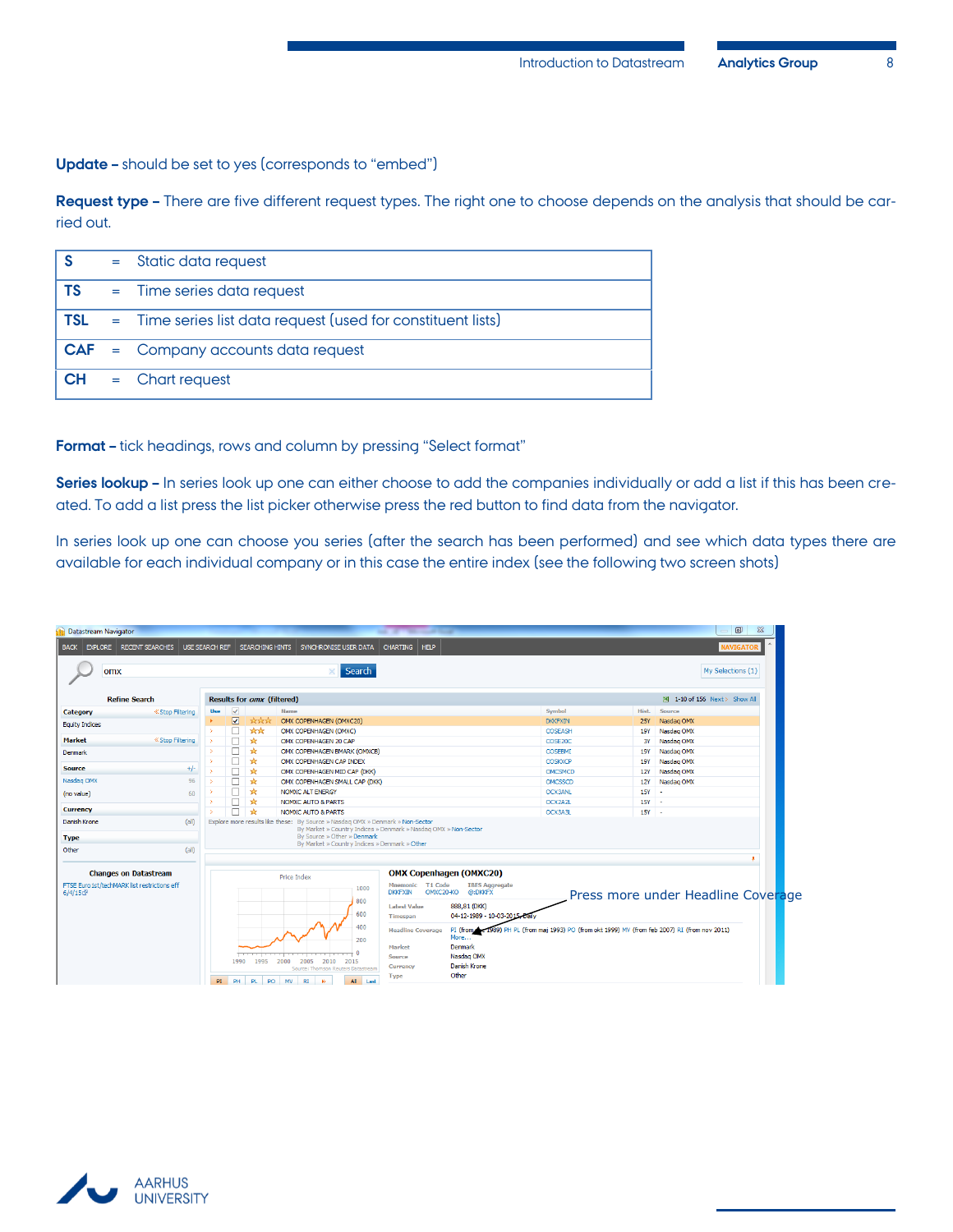| <b>Selected Coverage</b>                     |               |                  | Close |
|----------------------------------------------|---------------|------------------|-------|
| <b>Datatype</b>                              | Code          | <b>Since</b>     |       |
| <b>Base Date</b>                             | <b>BDATE</b>  | <b>Static</b>    |       |
| Currency                                     | <b>STCLIR</b> | Static           |       |
| Default Datatype (Mainframe)                 | <b>DEF</b>    | Static           |       |
| Dividend Yield (Datastream Calculated)       | <b>DSDY</b>   | 01-01-1973       |       |
| <b>Index Divisor</b>                         | <b>IDV</b>    | 09-02-2007       |       |
| Market Value (Capital)                       | MV            | 09-02-2007       |       |
| Mnemonic                                     | <b>MNEM</b>   | <b>Static</b>    |       |
| Name                                         | <b>NAME</b>   | <b>Static</b>    |       |
| Number Of Equities                           | <b>NE</b>     | 09-02-2007       |       |
| Price - Intraday High                        | PH            | 19-05-1993       |       |
| Price - Intraday Low                         | PL            | 19-05-1993       |       |
| Price - Opening                              | PO            | $01 - 10 - 1999$ |       |
| <b>Price Index</b>                           | PI            | 04-12-1989       |       |
| Price/Earnings Ratio (Datastream Calculated) | <b>DSPE</b>   | 01-01-1973       |       |
| Return - High                                | <b>RH</b>     | 28-11-2011       |       |
| Return - Low                                 | RL.           | 28-11-2011       |       |
| Return - Open/Offered (See Definition)       | RO.           | 28-11-2011       |       |
| Return Index (Datastream Calculated)         | <b>DSRT</b>   | 01-01-1973       |       |
| <b>Total Return Index</b>                    | RT            | 25-11-2011       |       |
| <b>Type Of Instrument</b>                    | <b>TYPE</b>   | <b>Static</b>    |       |
| <b>Use Selected</b>                          |               |                  |       |

**Datatype/expressions/ CAF lookup –** In the data type field type the data code. The code for price index for example is PI. The see the code for each data type just press the icon left to the description and then the code will show to the right together with a brief description. Note that not all the data types shown are available for all series. To find out which data types are available for the exact series use the procedure explained under series lookup. If one wants more than one data type included in the analysis it should just be separated by a ",".

**Data destination –** by pressing data destination one can choose which sheet in excel the data should be filled into.

When all the criteria have been set press the "Process table" button to download the data.

## <span id="page-10-0"></span>**4. Error codes**

- "ACCESS DENIED" The datatype definition is not supported in our subscription of Datastream (e.g. MSPE).
- "INVALID CODE OR EXPRESSION ENTERED" This is probably due to a problem with the datatype definition or because the request type does not fit with the selected datatype -> Some datatypes support time series, some only support static series.

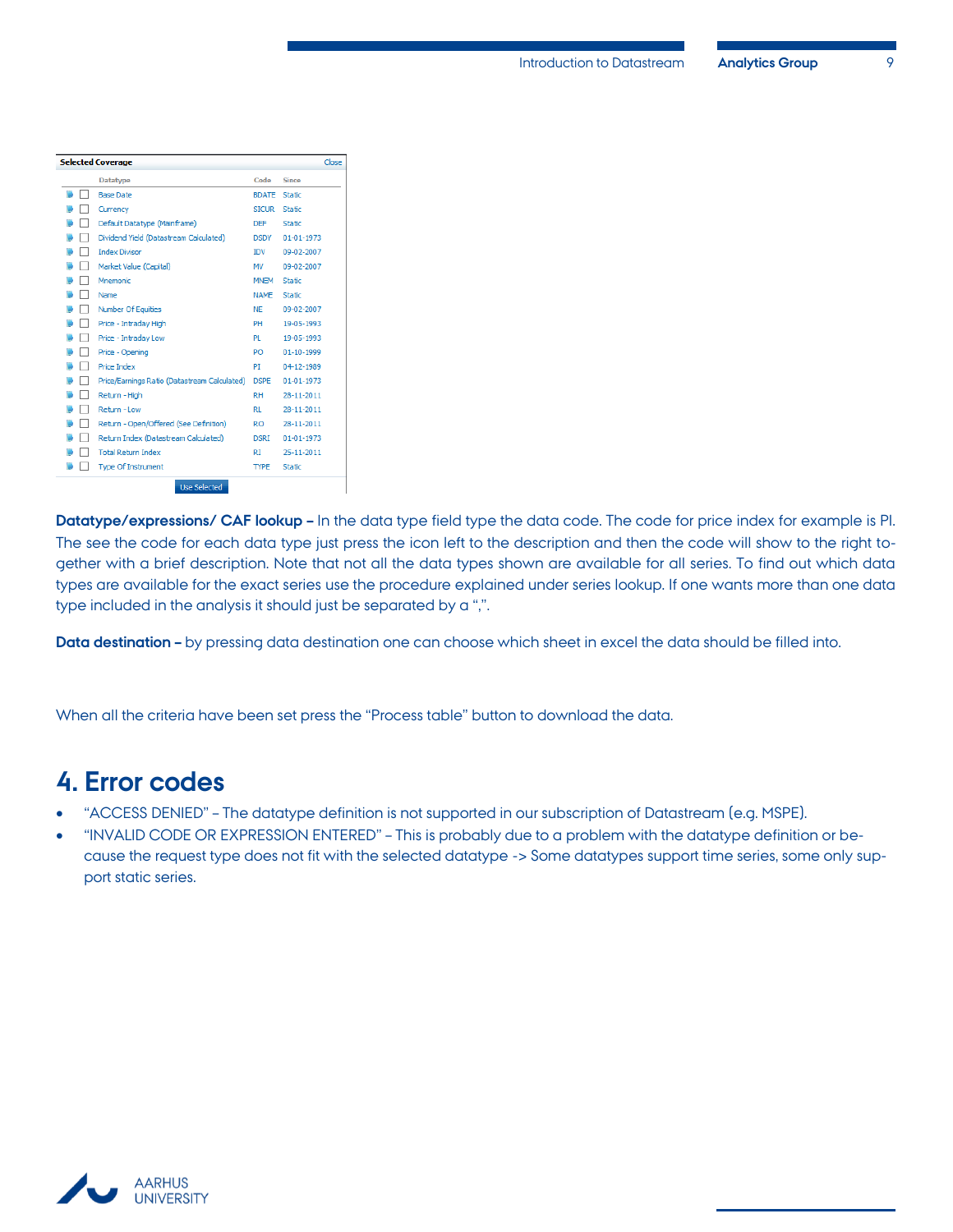## <span id="page-11-0"></span>**5. Further resources**

Datastream has a good help function build in with very useful online manuals. Those can be reached by pressing help and then online manuals.

|                       | Datastream           |                |       |      |                         |  |                 |    |
|-----------------------|----------------------|----------------|-------|------|-------------------------|--|-----------------|----|
| File                  | Edit                 | View           | Tools | Help |                         |  |                 |    |
| 昏                     | e H                  |                | 凰     |      | Contents                |  |                 | s. |
|                       | <b>Data Category</b> |                |       |      | <b>Online Manuals</b>   |  | Getting Started | E  |
| Datastream series     |                      |                |       |      | Definitions             |  |                 | S  |
| <b>Equities</b>       |                      |                |       |      |                         |  |                 | D  |
| <b>Equity indices</b> |                      |                |       |      | Remote Help             |  |                 |    |
| Unit trusts           |                      |                |       |      | Remote Datastream News  |  |                 |    |
|                       | Investment trusts    |                |       |      | Remote Economic News    |  |                 | N  |
| Bonds & convertibles  |                      |                |       |      | <b>Remote Euro News</b> |  |                 |    |
| Bond indices & CDS    |                      |                |       |      |                         |  |                 |    |
| Economics             |                      |                |       |      | About Datastream        |  |                 |    |
|                       |                      | Exchange rates |       |      |                         |  |                 |    |